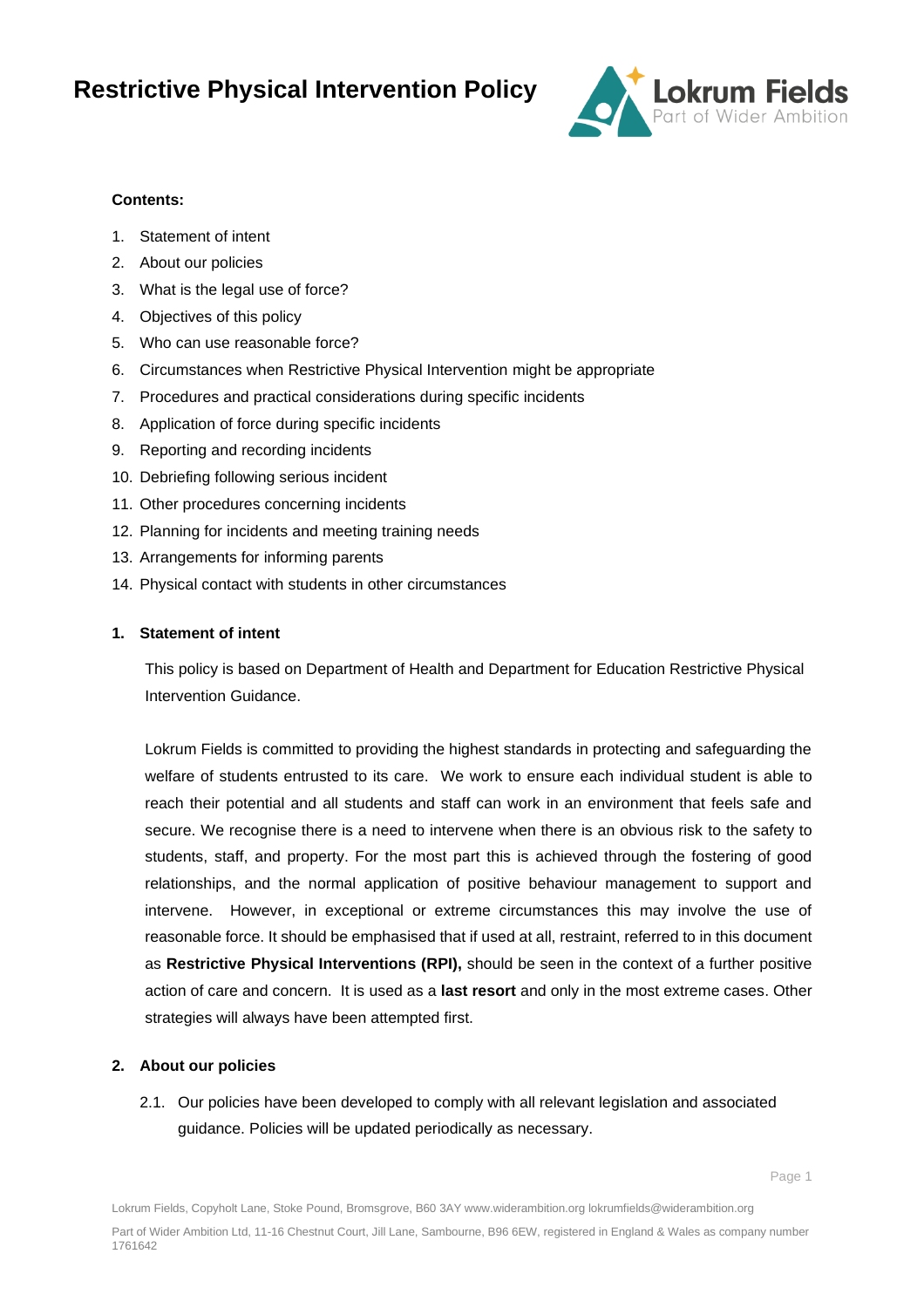

- 2.2. Our policies are inter-related and are intended to be read, understood and used collectively.
- 2.3. All staff and governors are expected to be familiar with and abide by our policies.
- 2.4. The Office Manager is responsible for ensuring volunteers and visitors are familiar with any policies which are relevant to their involvement and for taking reasonable steps to ensure compliance.
- 2.5. By accepting and maintaining a placement at Lokrum Fields, parents agree to support the ethos and policies. Parents are able to access these documents via the website, or by emailing the Office Manager.
- 2.6. The Headteacher is responsible for ensuring policies are implemented fairly, effectively, and consistently.
- 2.7. The Headteacher is responsible for identifying any training needs in relation to our policies. The Office Manager is responsible for arranging the required training. All staff are expected to engage in continuous learning and ongoing training appropriate to their roles.
- 2.8. The effectiveness of our policies and their implementation is monitored by the Governing Body. Unless otherwise stated, the Governing Body reviews each policy annually.
- 2.9. The Governing Body for Lokrum Fields is provided by Governing for Ambition, an independent community interest company. The Governing Body uses its expertise to monitor the performance of Lokrum Fields and to advise the Proprietor of any recommended actions. Responsibilities assigned to the Governing Body are limited to these advisory and accountability functions.
- 2.10. Lokrum Fields is owned by Wider Ambition Ltd, a subsidiary of Wider Plan Ltd. References to the Proprietor mean a Director of Lokrum Fields or a senior representative from Wider Plan with delegated authority.
- 2.11. The Lokrum Fields Senior Leadership Team (SLT) includes the Headteacher, Proprietor, Pastoral Lead, and any member of staff to whom responsibility is temporarily delegated by the Headteacher or Proprietor.
- 2.12. All references to parents within our policies should be interpreted to include parent carers.

#### **3. The Use of Reasonable Force**

Lokrum Fields, Copyholt Lane, Stoke Pound, Bromsgrove, B60 3AY www.widerambition.org lokrumfields@widerambition.org

Part of Wider Ambition Ltd, 11-16 Chestnut Court, Jill Lane, Sambourne, B96 6EW, registered in England & Wales as company number 1761642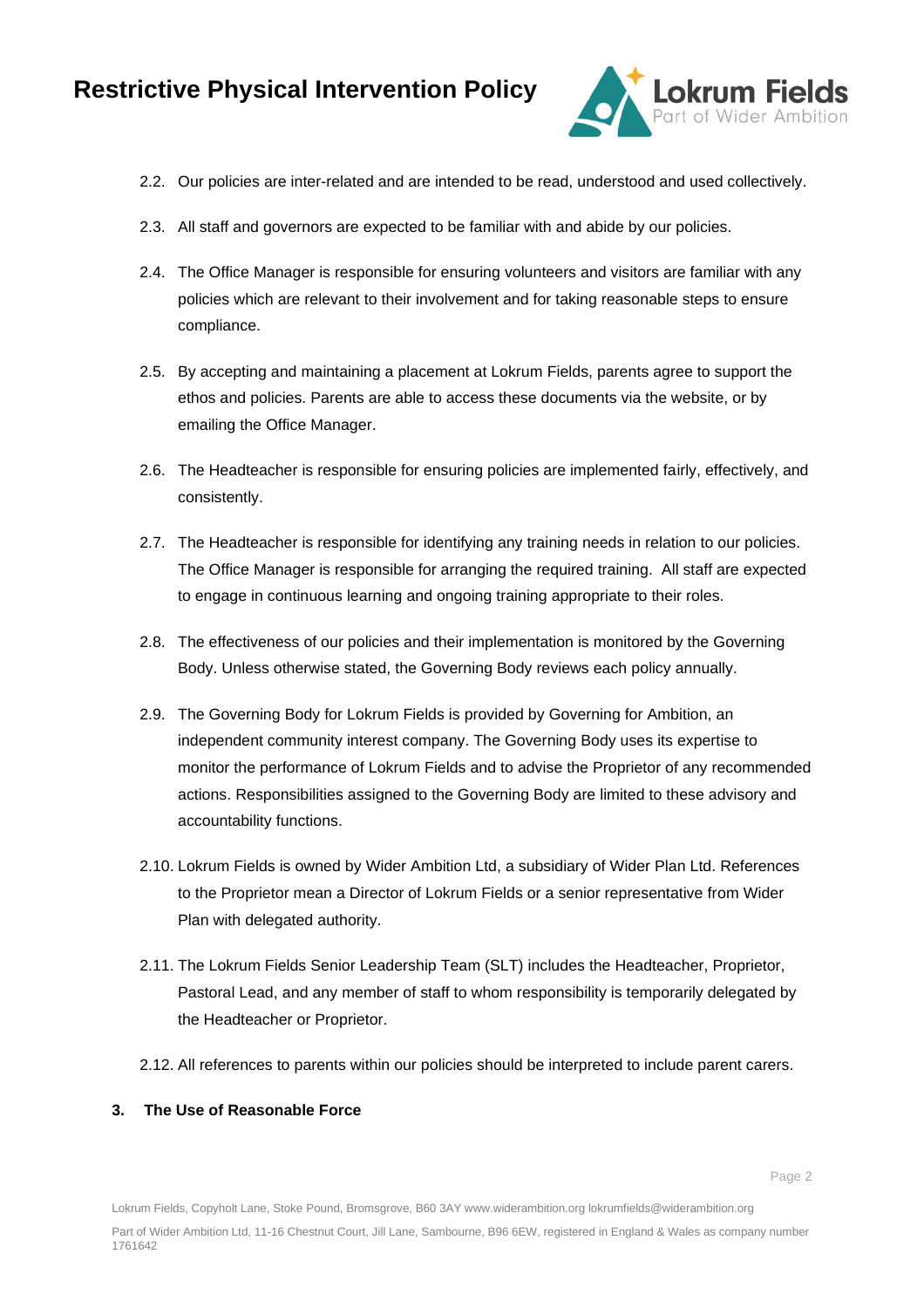

- 3.1. Teachers and other persons authorised by the Head Teacher to have charge of students may use reasonable force to prevent students:
	- 3.1.1. Causing injury to themselves or others
	- 3.1.2. Committing a criminal offence (including behaving in a way that would be an offence if the student were not under the age of criminal responsibility
- 3.2. Reasonable force has no legal definition but:
	- 3.2.1. Staff must take into account the circumstances of the incident, age, sex and development of the student.
	- 3.2.2. The degree of force must be proportionate to the seriousness of the situation, behaviour, or consequences it is intended to prevent, and always be the minimum force needed.
	- 3.2.3. Force could not be justified for a trivial misdemeanour or a situation that could be resolved without it.
	- 3.2.4. Everyone has the right to self-defence provided they do not use a disproportionate degree of force.

### **4. Use of De-escalation Strategies**

- 4.1. All staff will receive Team-Teach training so that they possess the skills to adopt effective strategies to defuse potential instances of conflict or aggression.
- 4.2. Staff will maintain a calm, confident and objective approach to all situations that involve or may involve the use of restrictive physical intervention.
- 4.3. De-escalation strategies are applied to reduce the likelihood of an incident that requires the use of Restrictive Physical Intervention. These measures include:
	- 4.3.1. Staff will intervene early to offer verbal advice and support to any student who is showing signs of agitation/distress/anger.
	- 4.3.2. Staff will ensure that students are supported to feel accepted and respected as individuals.
	- 4.3.3. Distraction/redirection may be used to help a student move on from a distressing or potentially inflammatory situation.
	- 4.3.4. Reassurance will be offered to any student who maybe feeling helpless, vulnerable, possibly defenceless and exposed to a risky environment
	- 4.3.5. Staff will use dynamic risk assessments help them decide whether situations may be more easily diffused by not providing an immediate reaction and, instead, provide a positive and reassuring presence.
	- 4.3.6. Students will be offered opportunities or encouraged to take time on their own or with a supportive adult in a space of their choosing, away from a difficult situation. They can use the environment, resources and their own emotional 'toolkit' to help manage their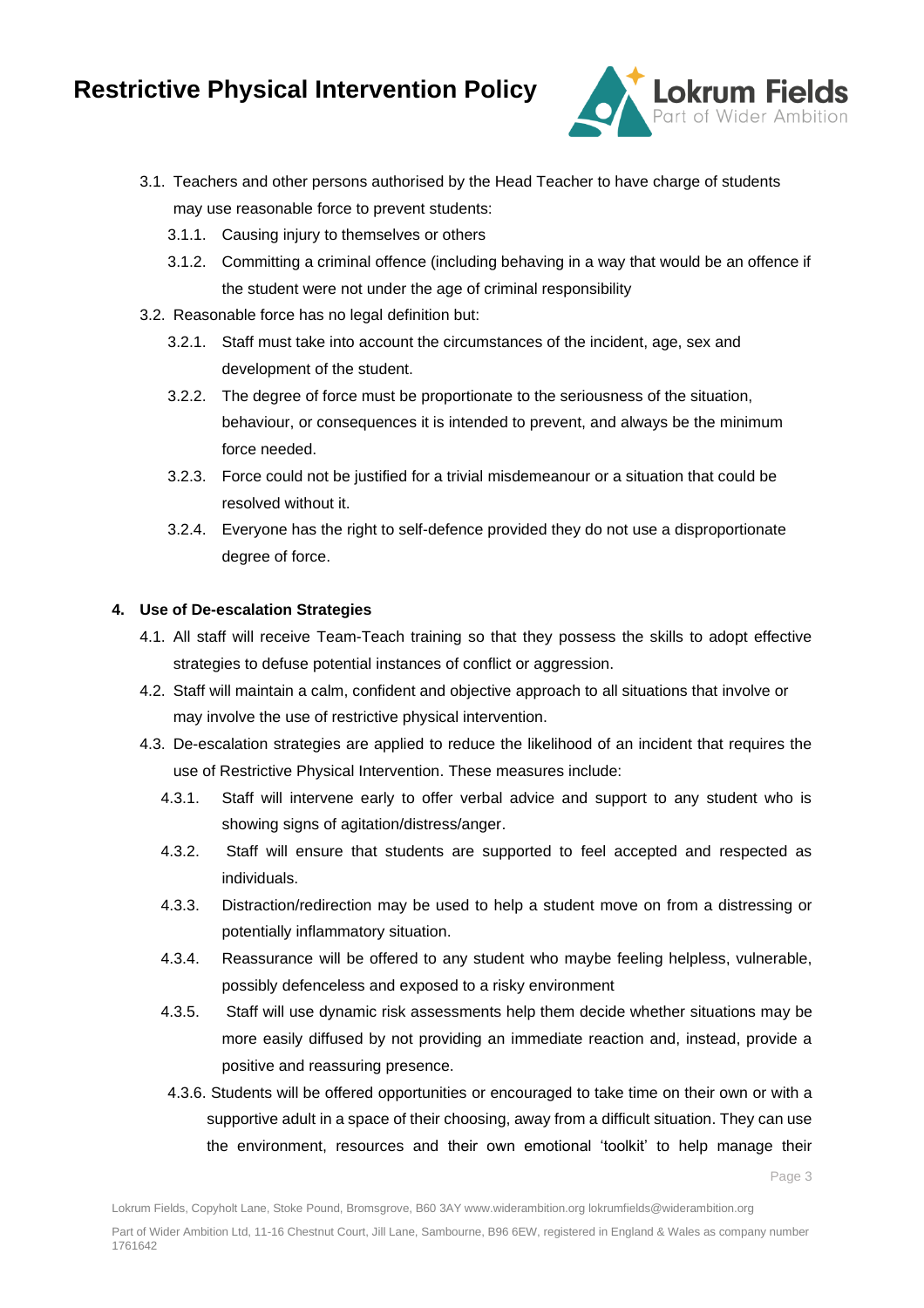

emotions. Students will be encouraged to use the outside areas and when they recognise that they need to 'let off steam'.

- 4.3.7. Students will be continuously observed and supported, from a distance, if necessary, until they are ready to resume their usual activities.
- 4.3.8. Humour may be used to diffuse a situation if the staff member using it is confident that it will be understood and appreciated by the student in question. Sarcasm will never be used at Lokrum Fields.
- 4.3.9. Negotiation Staff will take a flexible approach, allowing take-up time and remaining open to a 'back door exit' from the situation that will help keep the student's pride and dignity intact, as well as that of the staff member(s) involved.
- 4.3.10. Transfer adult if there is an incident where the adult present is seen to be aggravating the situation, a dynamic risk assessment will be used to determine whether it would be helpful for the member of staff concerned to remove themselves from the situation.
- 4.3.11. Success reminder Staff may remind the student of a previous occasion when they successfully managed a volatile situation of a similar nature or did something that made them happy/proud/feel good.
- 4.3.12. Removing the audience. Where appropriate, staff will request that other students leave the vicinity to allow the student privacy and reduce the potential for further escalation.
- 4.3.13. Implementing Team Teach help protocols/script so that another member of staff takes over the strategic lead of the incident, if they feel it is appropriate to do so.
- 4.3.14. Physical intervention is an approved management strategy but should be used as a last resort when all of the above strategies have been exhausted and only to prevent harm to themselves or others.

#### **5. Who Can Use Reasonable Force?**

- 5.1. We recognise that RPI will be used infrequently, that is, as a **last resort** to maintaining a safe environment.
- 5.2. All staff who have completed the Team Teach training are authorised to use RPI as appropriate.

#### **6. Circumstances when Restrictive Physical Intervention Might be Appropriate**

- 6.1. We recognise that some students may not be able to control their reaction to events as well as others and at times may place themselves or others at risk through their uncontrolled behaviour. As indicated, restrictive physical intervention might be appropriate when:
- 6.2. Action is necessary in self-defence or because of imminent risk of injury. For example, if: 6.2.1.A student attacks a member of staff or another student.
	- 6.2.2.A student attempts self-injury.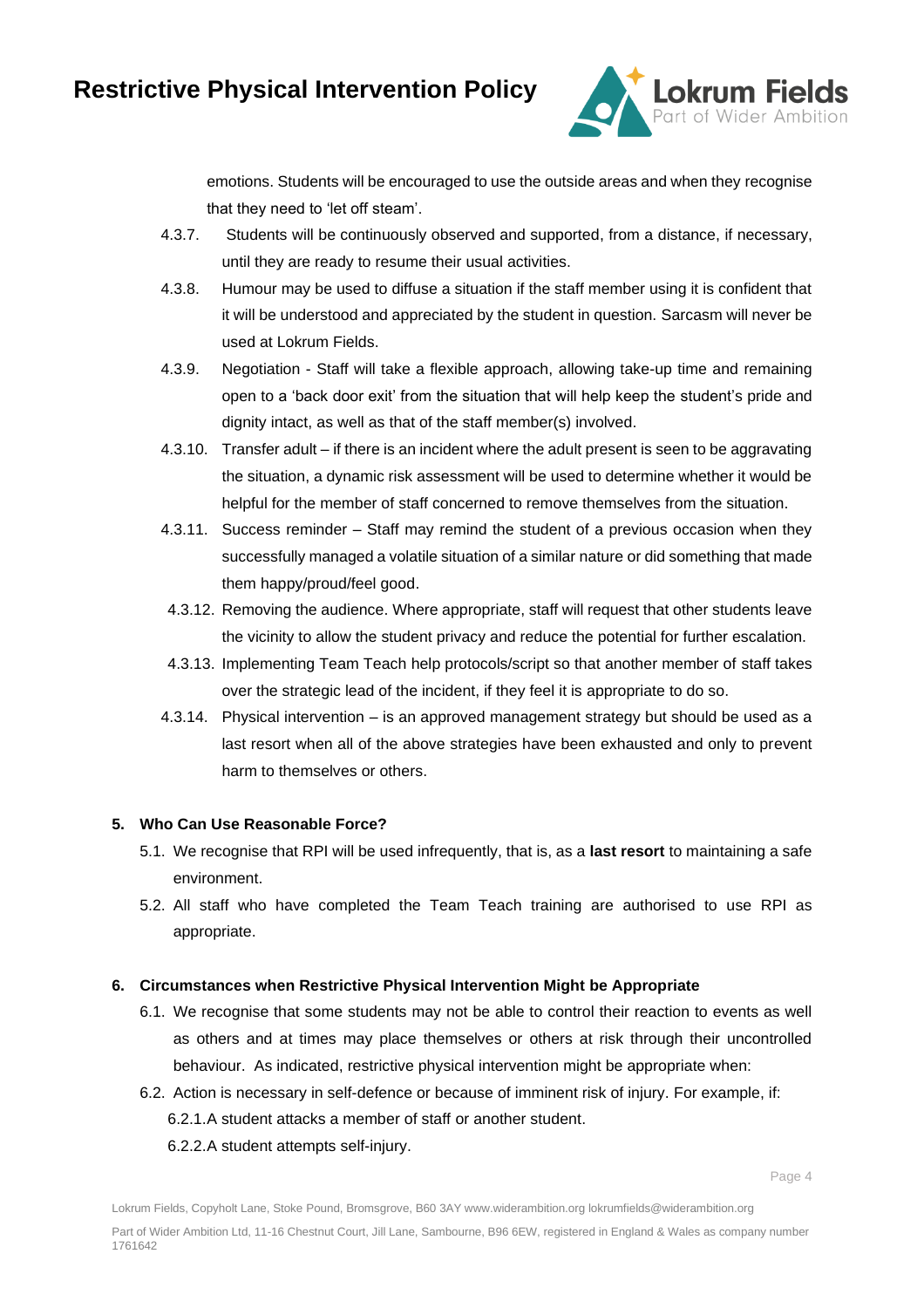

#### 6.2.3.Students are fighting.

- 6.2.4. Where there is a serious and developing risk of damage to property that causes harm or distress to another student or damage to Lokrum Fields property or the premises that cannot be easily remedied.
- 6.3. Wherever possible, early support from colleagues will be sought. Single handed intervention increases the risk of injury to both parties and does not provide the person intervening with the support of a colleague acting as a critical friend.
- **7. Procedures and Practical Considerations during Specific Incidents within the setting**
	- 7.1. Wherever practicable, staff are expected to:
		- 7.1.1. Use a calm and measured approach
		- 7.1.2. Give clear direction to the student
		- 7.1.3. Seek assistance from other colleagues at as early a stage as possible
		- 7.1.4. Staff who become aware that another member of staff is intervening physically with a student have a responsibility to provide a presence, and to offer support and assistance should this be required
		- 7.1.5. Try to defuse the situation orally and prevent escalation
		- 7.1.6. Try to remove other students from the area
		- 7.1.7. Attempt to communicate with the student throughout the incident
		- 7.1.8. In a calm and clear manner, explain that the reason for the intervention is to keep the student and others safe
		- 7.1.9. Make it clear that RPI will stop as soon as the student becomes calm and the risk assessment indicates it is no longer necessary
		- 7.1.10. Where it is not possible to control the student without risk of injury to themselves or others, remove the other students who may be at risk and summon assistance.
		- 7.1.11. Take into account the student's individual needs and their individual communication tools and calming strategies.
		- 7.1.12. The therapy and sensory rooms at Lokrum Fields are spaces which students are encouraged to use voluntarily for self-regulation and staff should avoid using these spaces in the event of any incident that involves RPI.

### **8. Application of RPI during Specific Incidents**

- 8.1. Methods that staff *may* use in appropriate circumstances where a risk assessment judgement supports this:
	- 8.1.1. *Shepherding* a student away by a light touch on the elbow or near the shoulder
	- 8.1.2. *Guiding* remembering this is the positive application of force to control a student and would be used in rare circumstances, e.g. if the student is in extreme danger and no

Page 5

Part of Wider Ambition Ltd, 11-16 Chestnut Court, Jill Lane, Sambourne, B96 6EW, registered in England & Wales as company number 1761642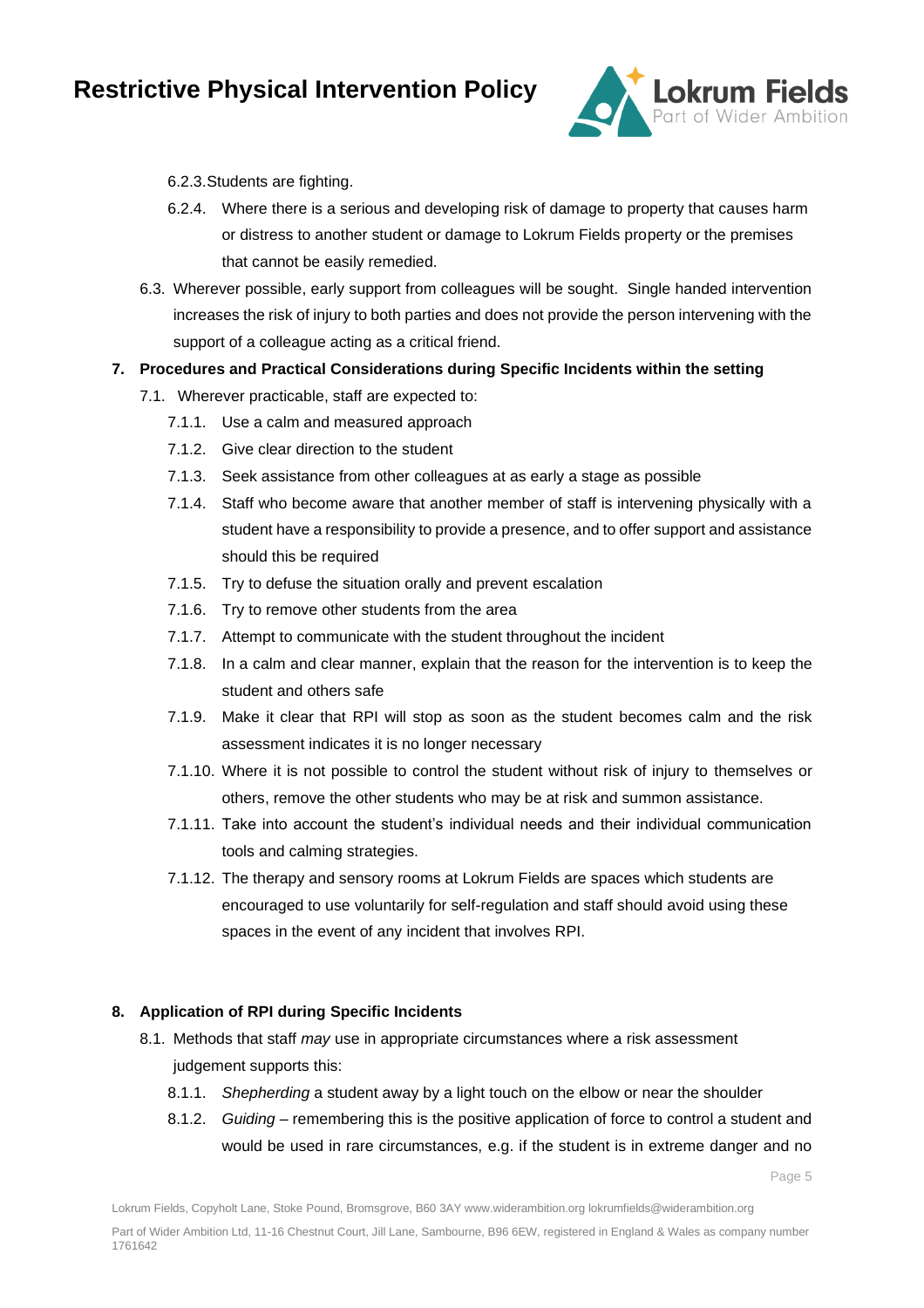

other alternative is available, or where reasonable force is used to assist a student's movement.

- 8.1.3. *Holding –* for security and to reduce anxiety where there is reasonably considered to be imminent risk of injury, even if the student is not yet out of control. The purpose is to defuse or prevent escalation
- 8.2. When intervening, staff should take care that their actions should in no way be capable of being interpreted as aggressive. All holds are devised to minimise the risk of injury. They should not cause pain.
- 8.3. Staff will never use force as a substitute for good behaviour management.
- 8.4. Staff *may not* carry out actions that might reasonably be expected to injure. Examples include:
	- 8.4.1. Holding a student around the neck, or by the collar, or in any other way that might impede their ability to breathe.
	- 8.4.2. Slapping, punching, or kicking a student.
	- 8.4.3. Twisting or forcing limbs against a joint.
	- 8.4.4. Tripping a student.
	- 8.4.5. Holding or pulling the student by the hair.

#### **9. Reporting and Recording Incidents**

- 9.1. All incidents that result in restraint (where a child has to be held) will be recorded in detail using the bound and numbered Incidents Involving Physical Intervention Book at the earliest opportunity before the end of the school day. A Risk Reduction Plan will be put in place and reviewed accordingly.
- 9.2. Should an injury occur as a result of an incident at Lokrum Fields, immediate steps will be taken to secure appropriate medical attention. This will be reported and recorded on ScholarPack. Staff will consider whether it should be recorded on CPOMS and whether it should be reported to RIDDOR, in accordance with prevailing online guidance.
- 9.3. The member of staff concerned will report the matter orally as soon as possible to a member of the senior leadership team (SLT) who will review and sign the entry in the bound and numbered Incidents Involving Physical Intervention Book.
- 9.4. A member of staff will inform parents about the incident and recording by the end of the school day and invite them to a meeting to discuss next steps. Our policy is to be completely transparent with parents about incidents. If parents cannot be reached, an email or letter will be sent to inform them of the incident and offer them the opportunity to discuss the matter.
- 9.5. The parents of any students who may have been adversely affected by the incident will be contacted by the end of the school day.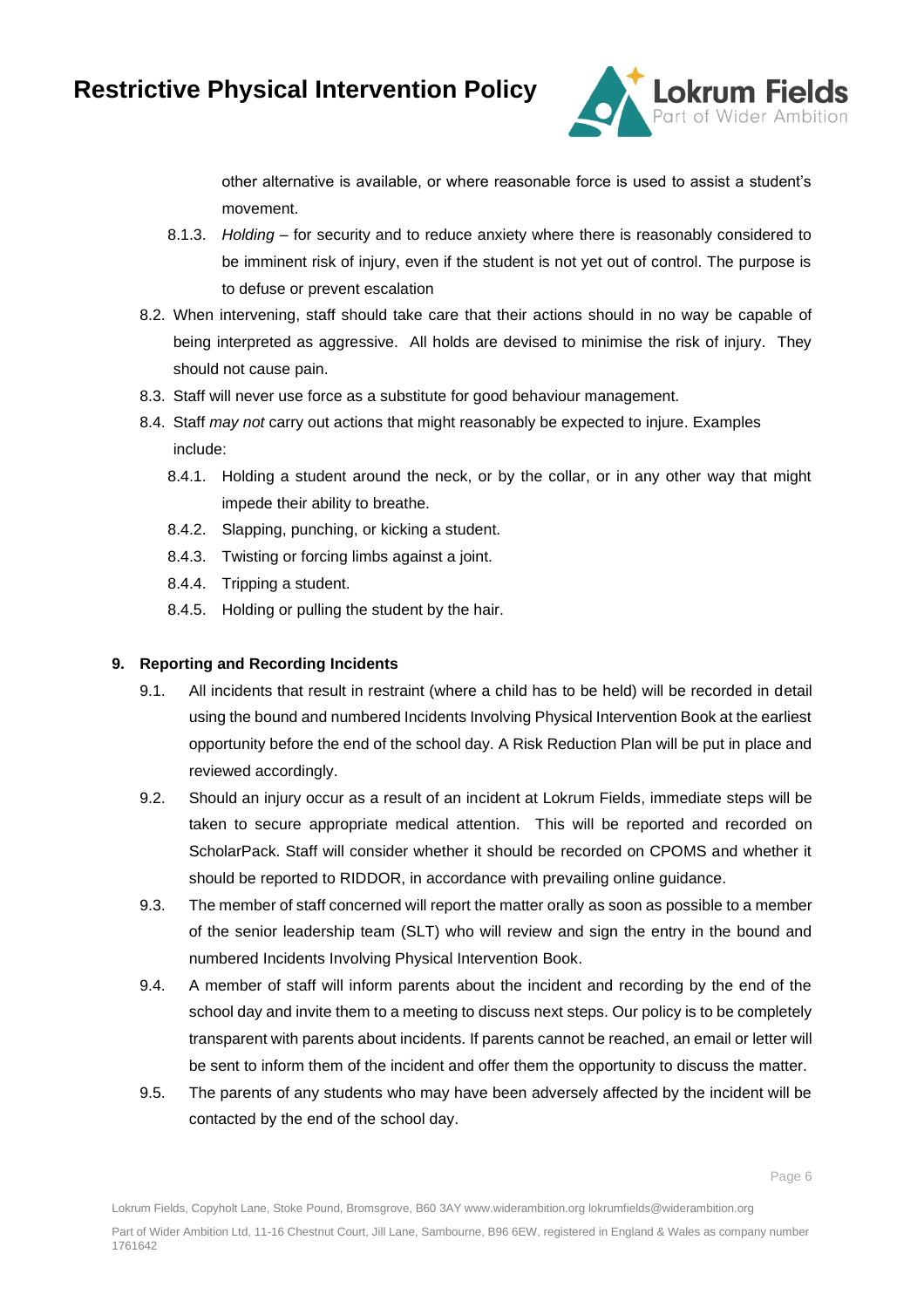

- 9.6. The bound and numbered Incidents Involving Physical Intervention Book will be reviewed by the SLT or a person with responsibility to consider control measures and possible training or further training needs before each governing body meeting.
- 9.7. All RPI incidents will be reported to the next governing body meeting.
- 9.8. A copy of the Risk Reduction Plan will be placed in the student's file.

#### **10. Debriefing Following Serious Incident**

- 10.1. Students and members of staff will be checked for any sign of injury and first aid will be administered if required.
- 10.2. The student will be given time to become calm while staff continue to supervise/observe them. After the student has recovered from the incident, they will be given a positive opportunity to debrief in a helpful way.
- 10.3. All members of staff involved will be allowed a period to debrief and recover from the incident as appropriate. This may involve access to external support. A senior member of staff will provide support to the staff involved.

#### **11. Other Procedures Concerning Incidents**

- 11.1. All incidents involving the use of RPI will be reported to the Proprietor and, where appropriate, the Chair of the Governing Body will be consulted
- 11.2. Help, support, and reassurance will be given where appropriate to any persons involved.
- 11.3. The incident will be followed up in line with the Lokrum Fields Behaviour Policy.
- 11.4. A full review of the student's needs and support will be carried out to identify measures to prevent similar future incidents

#### **12. Planning for Incidents and Meeting Training Needs**

- 12.1. Lokrum Fields is not a suitable school for students who regularly exhibit challenging behaviour. Places will not be offered to students who are expected to exhibit challenging behaviour of a nature which is likely to cause distress or anxiety to other students. Where significant challenging behaviour emerges after a student has started to attend Lokrum Fields, the suitability of their placement will be reviewed.
- 12.2. If we are aware that a student is likely to require RPI on more than one occasion in a half term, we will plan how to respond in line with Team Teach protocols and guidance. This will include involving the parents to ensure they are clear about what specific action we might need to take and obtaining medical advice if the child has any specific health needs. A risk assessment and a Risk Reduction Plan (RRP) will be drawn up, will be fully discussed with parents on an individual basis in advance of its implementation and added to the student's Ambition Pathway. It will be regularly reviewed with the student and their parents on a half termly basis.